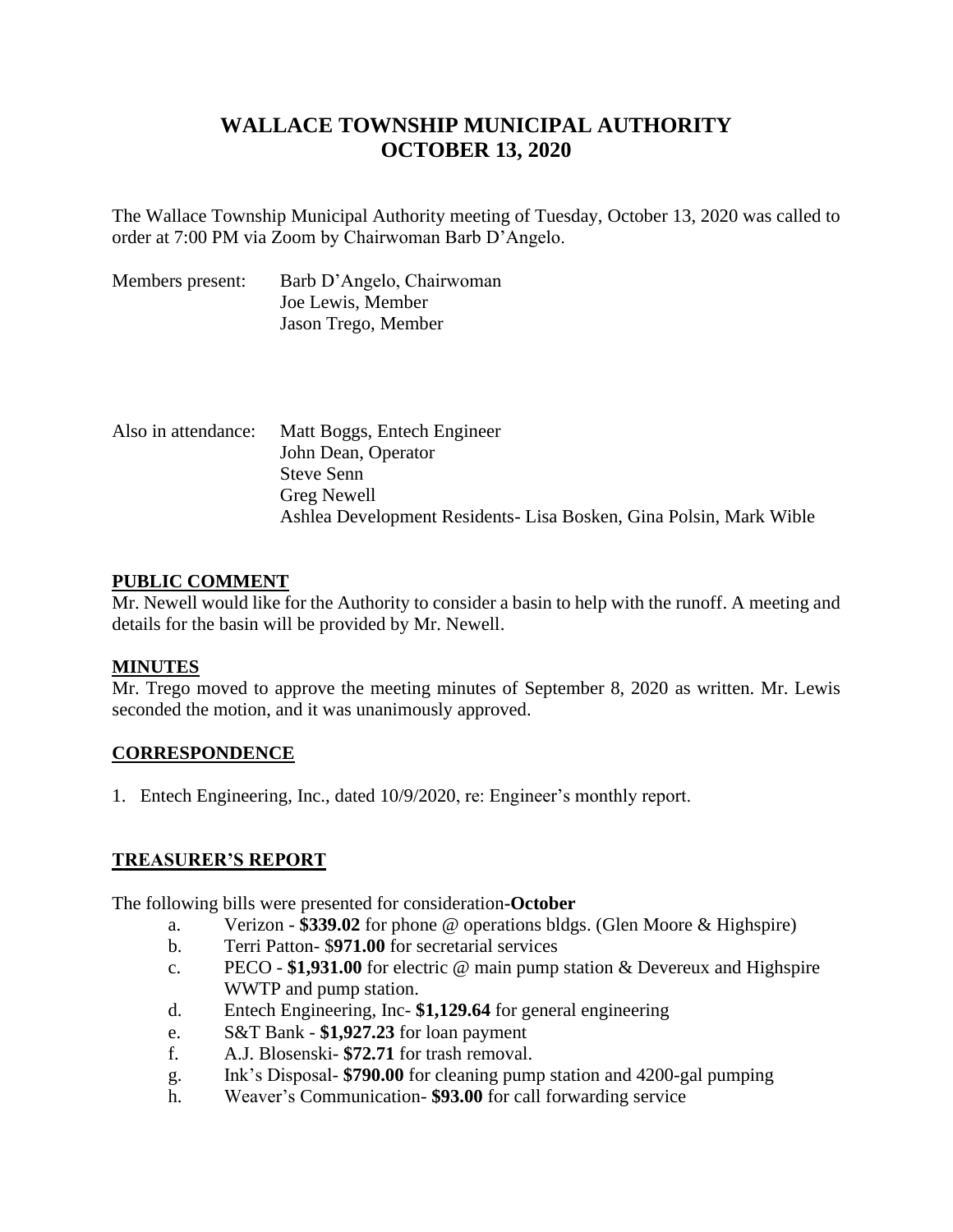- i. EEMA O&M Service Group- **\$13,623.80** for operating services
- j. J. Lewis Excavating- **\$495.00** for spray field work
- k. Constellation**-\$20.04** for electric at Highspire
- l. Siana Bellwoar**-\$533.00** for legal services
- m. Suburban Testing labs-**\$360.00** for GM & HE Testing
- n. Fluence USA- **\$6,424.00** for GM WWTP motor
- o. Postmaster- **\$110.00** for 2 rolls of stamps

# **TOTAL: \$28,819.44**

Mr. Trego moved to approve invoices "a" through "o" above for the month of October, as presented. Mr. Lewis seconded the motion, and it was unanimously approved. Mr. Lewis recused himself from item "j"

## **FINANCIAL STATEMENTS**-

Balance Sheet, Budget vs Actual Glenmoore & Highspire and Profit & Loss. Mr. Lewis moved to approve the financial statements above for the month of October, as presented. Mr. Trego seconded the motion, and it was unanimously approved.

# **OPERATORS REPORT**

Glenmoore WWTP

## **Operations:**

Farmer damaged two stand pipes at ground level during field harvest causing leaking on the spray field. Joe dug them up and replaced them. Authority will look into recouping damage cost from farmer.

Algae treatment has been scheduled for lagoons.

Removed another level ring from upper lagoon.

All floating planks removed from pond, and all first and second course planks removed from baffle.

## **Maintenance:**

Floats rehung at Brandywine Hill.

Check valves adjusted on spray fields pumps to lessen slam closure.

Chlorine system fixed to inject in chlorine tank instead of effluent pump discharge.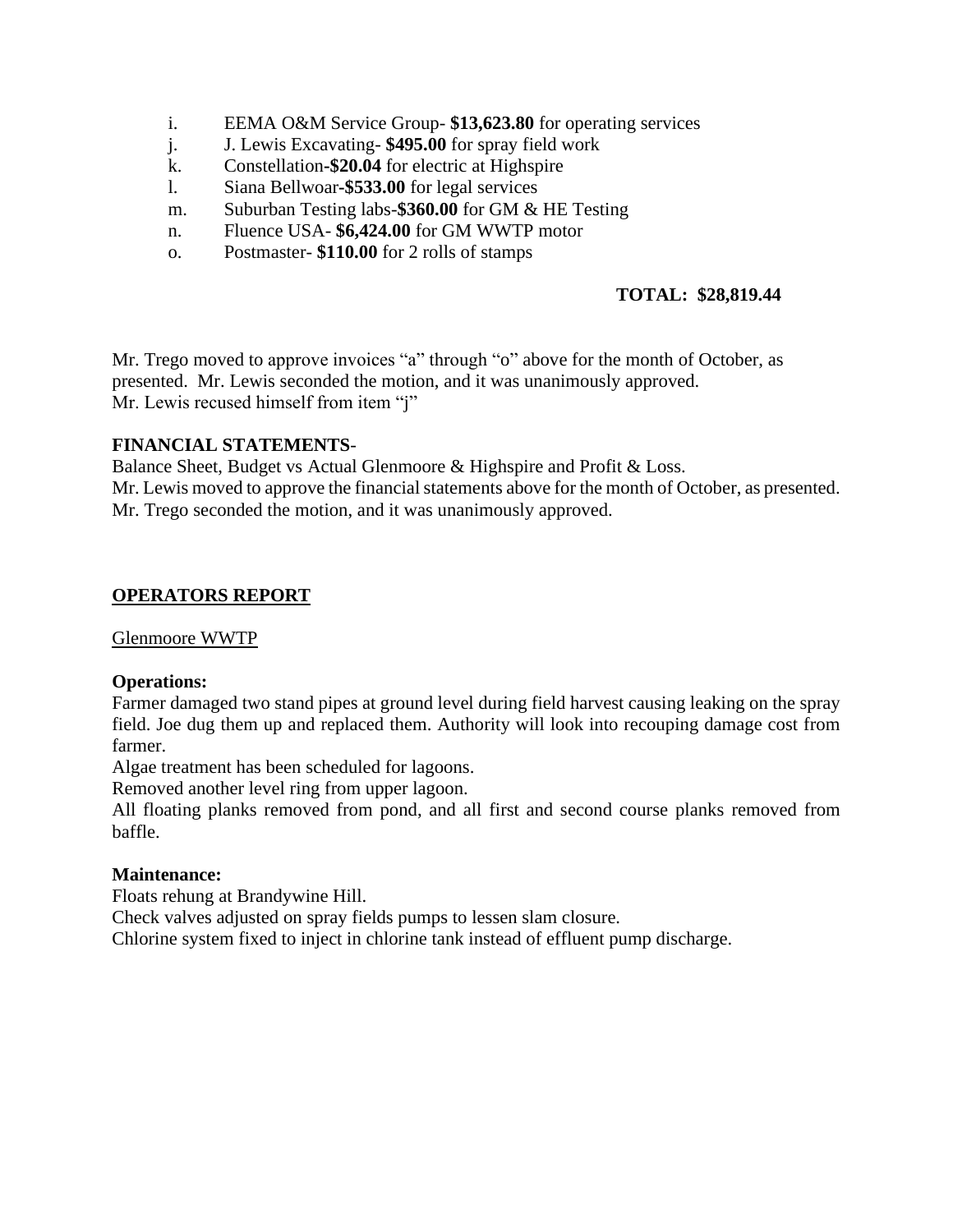# **Maintenance Request Items**

Fluence mixer on order. Influent pump #2 rebuild cost is \$1,500, a new pump is \$9,000+freight. Solar powered DC sump pump for spray field (will consider for 2021).

*Ms. D'Angelo moved to approve the purchase of a new dialer for Glenmoore WWTP. Mr. Lewis seconded the motion, and it was unanimously approved.*

*Ms. D'Angelo moved to approve rebuilding the influent pump. Mr. Trego seconded the motion, and it was unanimously approved.*

## Highspire WWTP

## **Operations:**

Mud well now operating in automatic. Plant is performing quite well and hydraulic loadings have been evened out by adjustments to the EQ tank levels and the backwashing of the filters. Plant dialer now has all channels in service while armed. Adjusted weirs for sand filters.

*\*Wipes are still an issue*

## **Maintenance:**

Replaced contactor in mixing control panel. Tested ok. Installed rubber dampener to lessen vibration on mixer motor mount. Installed new high water eq tank float. Adjusted eq lead pump float. Fabricated side discharge chute for Lakeside screen. Changed gear oil in Lakeside gearbox. October – Replaced blower head on Blower #1 (Seized).

## **ENGINEER'S REPORT**

## E-1 Grinder Pump Replacement-

Since July, no additional replacements have been performed. Entech and EEMA worked with Site Specific for the process when there are issues with an existing E-1 pump, including the process of utilizing and returning the spare pump. There are 23 homes remaining that have not been converted to E-One.

#### Glenmoore WWTP-

Following the meeting with residents of Ashlea Drive and their engineer in July and the August Authority meeting, original plans and revised plans for the spray field were provided to the engineer for Ashlea. During September, following the field cutting, there was some damage to sprinklers and distribution piping which caused runoff, which was identified by residents of Ashlea. The issue was rectified.